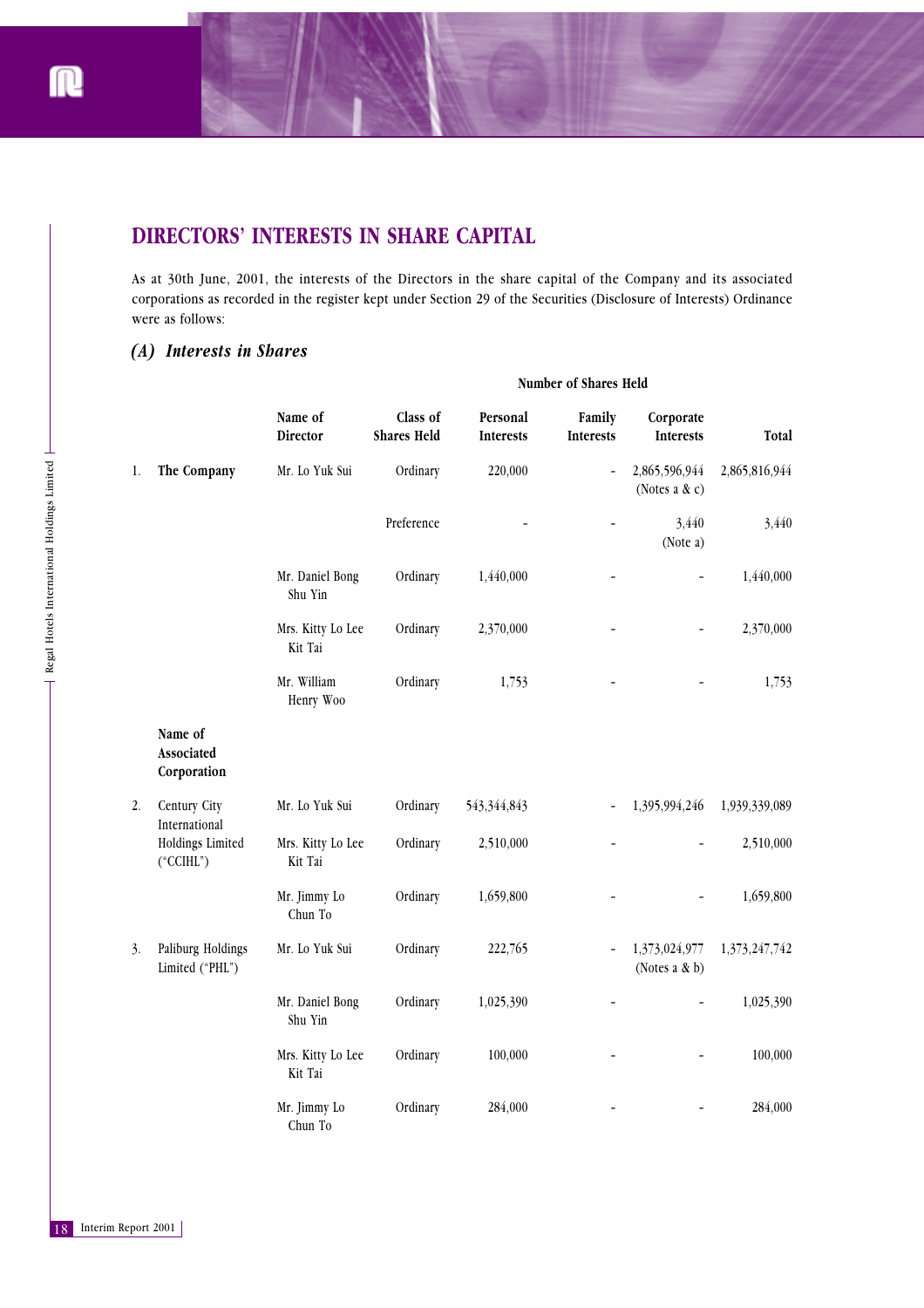

|     | Name of<br>Associated<br>Corporation                   | Name of<br>Director | Class of<br><b>Shares Held</b> | Personal<br>Interests | Family<br><b>Interests</b>   | Corporate<br>Interests | Total               |                                             |
|-----|--------------------------------------------------------|---------------------|--------------------------------|-----------------------|------------------------------|------------------------|---------------------|---------------------------------------------|
| 4.  | 8D International<br>(BVI) Limited<br>$(*8D-BVI")$      | Mr. Lo Yuk Sui      | Ordinary                       |                       |                              | 1,000<br>(Note d)      | 1,000               |                                             |
| 5.  | 8D Matrix Limited<br>("8D Matrix")                     | Mr. Lo Yuk Sui      | Ordinary                       |                       |                              | 2,000,000<br>(Note e)  | 2,000,000           |                                             |
| 6.  | 8D International<br>Limited<br>$(*8D")$                | Mr. Lo Yuk Sui      | Ordinary                       |                       |                              | 10,000<br>(Note f)     | 10,000              |                                             |
| 7.  | Argosy Capital<br>Corporation                          | Mr. Lo Yuk Sui      | Ordinary                       |                       |                              | 1,130,349<br>(Note a)  | 1,130,349           |                                             |
| 8.  | Century King<br>Investment<br>Limited                  | Mr. Lo Yuk Sui      | Ordinary                       |                       |                              | 5,000<br>(Note a)      | 5,000               | Regal Hotels International Holdings Limited |
| 9.  | Century Win<br>Investment<br>Limited                   | Mr. Lo Yuk Sui      | Ordinary                       |                       |                              | 9,000<br>(Note a)      | 9,000               |                                             |
|     | 10. Cheerjoy<br>Development<br>Limited<br>("Cheerjoy") | Mr. Lo Yuk Sui      | Ordinary                       |                       |                              | (Note g)               | (Note g)            |                                             |
|     | 11. Chest Gain<br>Development<br>Limited               | Mr. Lo Yuk Sui      | Ordinary                       |                       |                              | 7,000<br>(Note a)      | 7,000               |                                             |
| 12. | Chinatrend<br>(Holdings)<br>Limited                    | Mr. Lo Yuk Sui      | Ordinary                       |                       |                              | 7,500<br>(Note a)      | 7,500               |                                             |
|     | 13. Chinatrend<br>(Nankai)<br>Limited                  | Mr. Lo Yuk Sui      | Ordinary                       |                       | $\qquad \qquad \blacksquare$ | 85<br>(Note a)         | 85                  |                                             |
|     | 14. Hanoi President<br>Hotel Company<br>Limited        | Mr. Lo Yuk Sui      | Ordinary                       |                       |                              | 75<br>(Note a)         | 75                  |                                             |
|     |                                                        |                     |                                |                       |                              |                        |                     |                                             |
|     |                                                        |                     |                                |                       |                              |                        | Interim Report 2001 | 19                                          |

### **Number of Shares Held**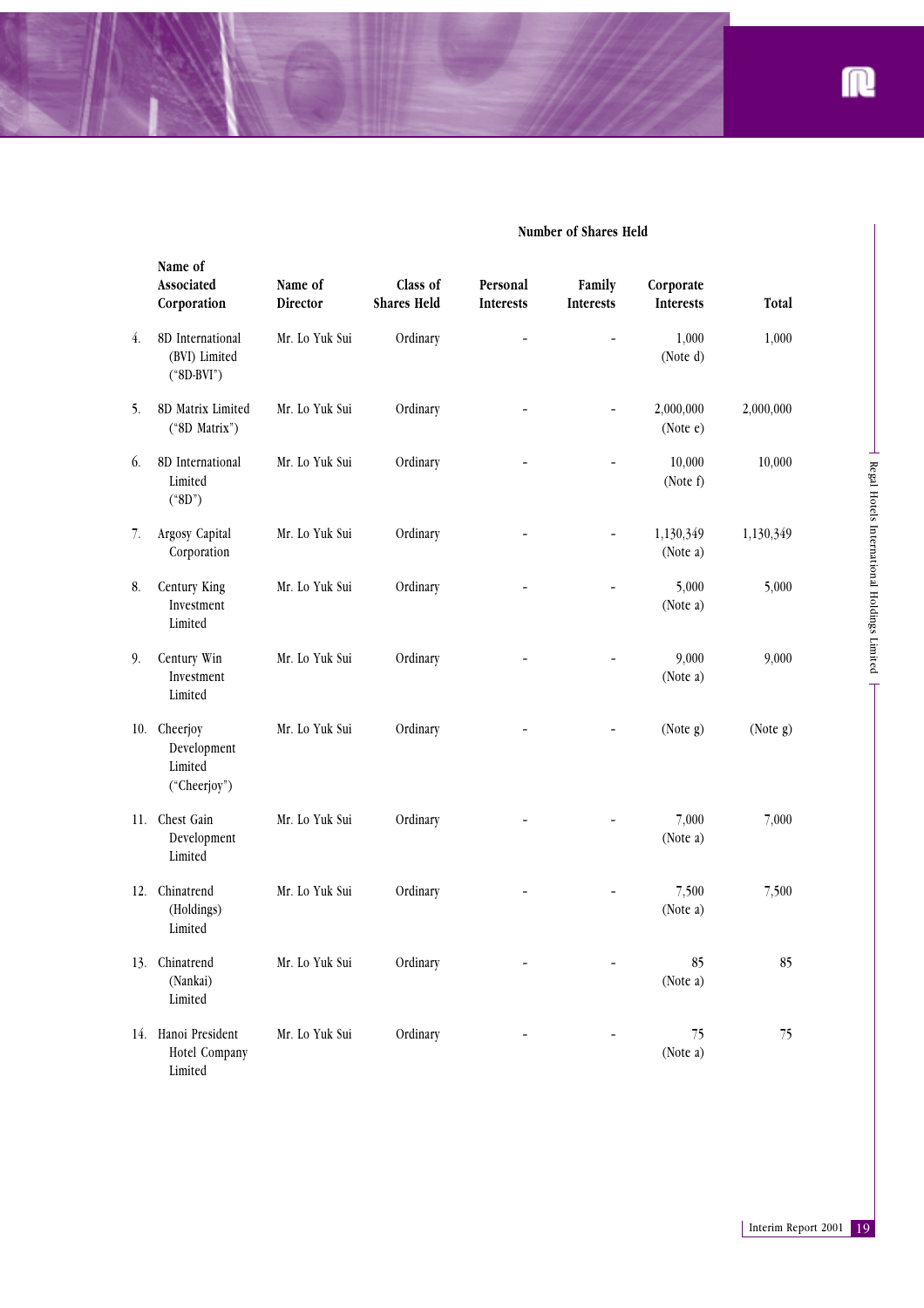|                                                                 |                   | Name of<br>Associated<br>Corporation                                                                                                                                                                                                                                                                                                                                                                                                                                                                                                                                                                                                                                                                                                                                                                                                                                            | Name of<br>Director                                                                                         | Class of<br><b>Shares Held</b> | Personal<br><b>Interests</b> | Family<br>Interests | Corporate<br>Interests                                                                                                                                                                                                                                                                                                                                                                                                                                                                      | Total     |  |  |
|-----------------------------------------------------------------|-------------------|---------------------------------------------------------------------------------------------------------------------------------------------------------------------------------------------------------------------------------------------------------------------------------------------------------------------------------------------------------------------------------------------------------------------------------------------------------------------------------------------------------------------------------------------------------------------------------------------------------------------------------------------------------------------------------------------------------------------------------------------------------------------------------------------------------------------------------------------------------------------------------|-------------------------------------------------------------------------------------------------------------|--------------------------------|------------------------------|---------------------|---------------------------------------------------------------------------------------------------------------------------------------------------------------------------------------------------------------------------------------------------------------------------------------------------------------------------------------------------------------------------------------------------------------------------------------------------------------------------------------------|-----------|--|--|
|                                                                 |                   | 15. Polarfine Inc                                                                                                                                                                                                                                                                                                                                                                                                                                                                                                                                                                                                                                                                                                                                                                                                                                                               | Mr. Lo Yuk Sui                                                                                              | Ordinary                       |                              |                     | 3,000,000<br>(Notes a & h)                                                                                                                                                                                                                                                                                                                                                                                                                                                                  | 3,000,000 |  |  |
|                                                                 |                   | 16. Rapid Growth<br>Holdings<br>Limited                                                                                                                                                                                                                                                                                                                                                                                                                                                                                                                                                                                                                                                                                                                                                                                                                                         | Mr. Lo Yuk Sui                                                                                              | Ordinary                       |                              |                     | 25,000<br>(Note a)                                                                                                                                                                                                                                                                                                                                                                                                                                                                          | 25,000    |  |  |
|                                                                 |                   | 17. Talent Faith<br>Investments<br>Ltd.                                                                                                                                                                                                                                                                                                                                                                                                                                                                                                                                                                                                                                                                                                                                                                                                                                         | Mr. Lo Yuk Sui                                                                                              | Ordinary                       |                              |                     | 50<br>(Note a)                                                                                                                                                                                                                                                                                                                                                                                                                                                                              | 50        |  |  |
| $\exists$ Regal Hotels International Holdings Limited $\exists$ |                   | 18. Villawood<br>Developments<br>Limited                                                                                                                                                                                                                                                                                                                                                                                                                                                                                                                                                                                                                                                                                                                                                                                                                                        | Mr. Lo Yuk Sui                                                                                              | Ordinary                       |                              |                     | 65<br>(Note a)                                                                                                                                                                                                                                                                                                                                                                                                                                                                              | 65        |  |  |
|                                                                 |                   | 19. Wealth Link<br>Investments<br>Limited                                                                                                                                                                                                                                                                                                                                                                                                                                                                                                                                                                                                                                                                                                                                                                                                                                       | Mr. Lo Yuk Sui                                                                                              | Ordinary                       |                              |                     | 1<br>(Note a)                                                                                                                                                                                                                                                                                                                                                                                                                                                                               | 1         |  |  |
|                                                                 | Notes:            |                                                                                                                                                                                                                                                                                                                                                                                                                                                                                                                                                                                                                                                                                                                                                                                                                                                                                 |                                                                                                             |                                |                              |                     |                                                                                                                                                                                                                                                                                                                                                                                                                                                                                             |           |  |  |
|                                                                 | $\left( a\right)$ | The shares were held through companies controlled by CCIHL, of which Mr. Lo Yuk Sui is the Chairman and controlling<br>shareholder.                                                                                                                                                                                                                                                                                                                                                                                                                                                                                                                                                                                                                                                                                                                                             |                                                                                                             |                                |                              |                     |                                                                                                                                                                                                                                                                                                                                                                                                                                                                                             |           |  |  |
|                                                                 |                   | (b) Including the retained balance, i.e. 6,444,444 shares, (the "Retained Shares") of the consideration shares agreed to be sold<br>at HK\$4.50 per share for the acquisition of the remaining 51% shareholding interest in The New China Hong Kong<br>Financial Services Limited (now known as Century City Financial Services Limited) by a wholly-owned subsidiary company<br>of CCIHL from a wholly-owned subsidiary company of The New China Hong Kong Group Limited (the "NCHK Company")<br>pursuant to the conditional agreement dated 7th September, 1998 in respect of the said acquisition, which was<br>completed on 17th September, 1998 (the "Completion Date"). The Retained Shares are retained by the CCIHL group until<br>the first anniversary of the Completion Date in connection with the indemnity given by the NCHK Company under the<br>said agreement. |                                                                                                             |                                |                              |                     |                                                                                                                                                                                                                                                                                                                                                                                                                                                                                             |           |  |  |
|                                                                 | (c)               |                                                                                                                                                                                                                                                                                                                                                                                                                                                                                                                                                                                                                                                                                                                                                                                                                                                                                 | effective exchange price of HK\$2.0144 per share (cum entitlements as provided in the relevant trust deed). |                                |                              |                     | A total of 494,707,200 shares were charged by a wholly-owned subsidiary company of PHL in favour of a trustee, covering<br>the exchange rights of the holders of the Exchangeable Bonds issued by another wholly-owned subsidiary company of<br>PHL. The Exchangeable Bonds are exchangeable into those existing ordinary shares of the Company during the period<br>from 6th April, 1996 to 23rd April, 2001 (which period was extended by 90 days from 23rd January, 2001) at an adjusted |           |  |  |
|                                                                 | (d)               | 400 shares were held through companies controlled by CCIHL and 600 shares were held through a company controlled by<br>Mr. Lo Yuk Sui.                                                                                                                                                                                                                                                                                                                                                                                                                                                                                                                                                                                                                                                                                                                                          |                                                                                                             |                                |                              |                     |                                                                                                                                                                                                                                                                                                                                                                                                                                                                                             |           |  |  |
|                                                                 | (e)               | 800,000 shares were held through companies controlled by CCIHL and 1,200,000 shares were held through companies                                                                                                                                                                                                                                                                                                                                                                                                                                                                                                                                                                                                                                                                                                                                                                 | controlled by Mr. Lo Yuk Sui (including 8D-BVI).                                                            |                                |                              |                     |                                                                                                                                                                                                                                                                                                                                                                                                                                                                                             |           |  |  |
|                                                                 | (f)               | 8D is a wholly-owned subsidiary Company of 8D Matrix.                                                                                                                                                                                                                                                                                                                                                                                                                                                                                                                                                                                                                                                                                                                                                                                                                           |                                                                                                             |                                |                              |                     |                                                                                                                                                                                                                                                                                                                                                                                                                                                                                             |           |  |  |
|                                                                 | (g)               | A wholly-owned subsidiary company of PHL holds 30% attributable shareholding interest in Cheerjoy through Point<br>Perfect Investments Limited ("Point Perfect") which is a 30% owned associate of such subsidiary company. Point Perfect<br>holds all the issued shares of Cheerjoy, i.e. 2 shares.                                                                                                                                                                                                                                                                                                                                                                                                                                                                                                                                                                            |                                                                                                             |                                |                              |                     |                                                                                                                                                                                                                                                                                                                                                                                                                                                                                             |           |  |  |
|                                                                 |                   | (h) Including security interest over 600,000 shares under a share mortgage held by a subsidiary company of CCIHL.                                                                                                                                                                                                                                                                                                                                                                                                                                                                                                                                                                                                                                                                                                                                                               |                                                                                                             |                                |                              |                     |                                                                                                                                                                                                                                                                                                                                                                                                                                                                                             |           |  |  |
| Interim Report 2001<br>20                                       |                   |                                                                                                                                                                                                                                                                                                                                                                                                                                                                                                                                                                                                                                                                                                                                                                                                                                                                                 |                                                                                                             |                                |                              |                     |                                                                                                                                                                                                                                                                                                                                                                                                                                                                                             |           |  |  |

#### **Number of Shares Held**

#### **Notes:**

- (a) The shares were held through companies controlled by CCIHL, of which Mr. Lo Yuk Sui is the Chairman and controlling shareholder.
- (b) Including the retained balance, i.e. 6,444,444 shares, (the "Retained Shares") of the consideration shares agreed to be sold at HK\$4.50 per share for the acquisition of the remaining 51% shareholding interest in The New China Hong Kong Financial Services Limited (now known as Century City Financial Services Limited) by a wholly-owned subsidiary company of CCIHL from a wholly-owned subsidiary company of The New China Hong Kong Group Limited (the "NCHK Company") pursuant to the conditional agreement dated 7th September, 1998 in respect of the said acquisition, which was completed on 17th September, 1998 (the "Completion Date"). The Retained Shares are retained by the CCIHL group until the first anniversary of the Completion Date in connection with the indemnity given by the NCHK Company under the said agreement.
- (c) A total of 494,707,200 shares were charged by a wholly-owned subsidiary company of PHL in favour of a trustee, covering the exchange rights of the holders of the Exchangeable Bonds issued by another wholly-owned subsidiary company of PHL. The Exchangeable Bonds are exchangeable into those existing ordinary shares of the Company during the period from 6th April, 1996 to 23rd April, 2001 (which period was extended by 90 days from 23rd January, 2001) at an adjusted effective exchange price of HK\$2.0144 per share (cum entitlements as provided in the relevant trust deed).
- (d) 400 shares were held through companies controlled by CCIHL and 600 shares were held through a company controlled by Mr. Lo Yuk Sui.
- (e) 800,000 shares were held through companies controlled by CCIHL and 1,200,000 shares were held through companies controlled by Mr. Lo Yuk Sui (including 8D-BVI).
- (f) 8D is a wholly-owned subsidiary Company of 8D Matrix.
- (g) A wholly-owned subsidiary company of PHL holds 30% attributable shareholding interest in Cheerjoy through Point Perfect Investments Limited ("Point Perfect") which is a 30% owned associate of such subsidiary company. Point Perfect holds all the issued shares of Cheerjoy, i.e. 2 shares.
- (h) Including security interest over 600,000 shares under a share mortgage held by a subsidiary company of CCIHL.